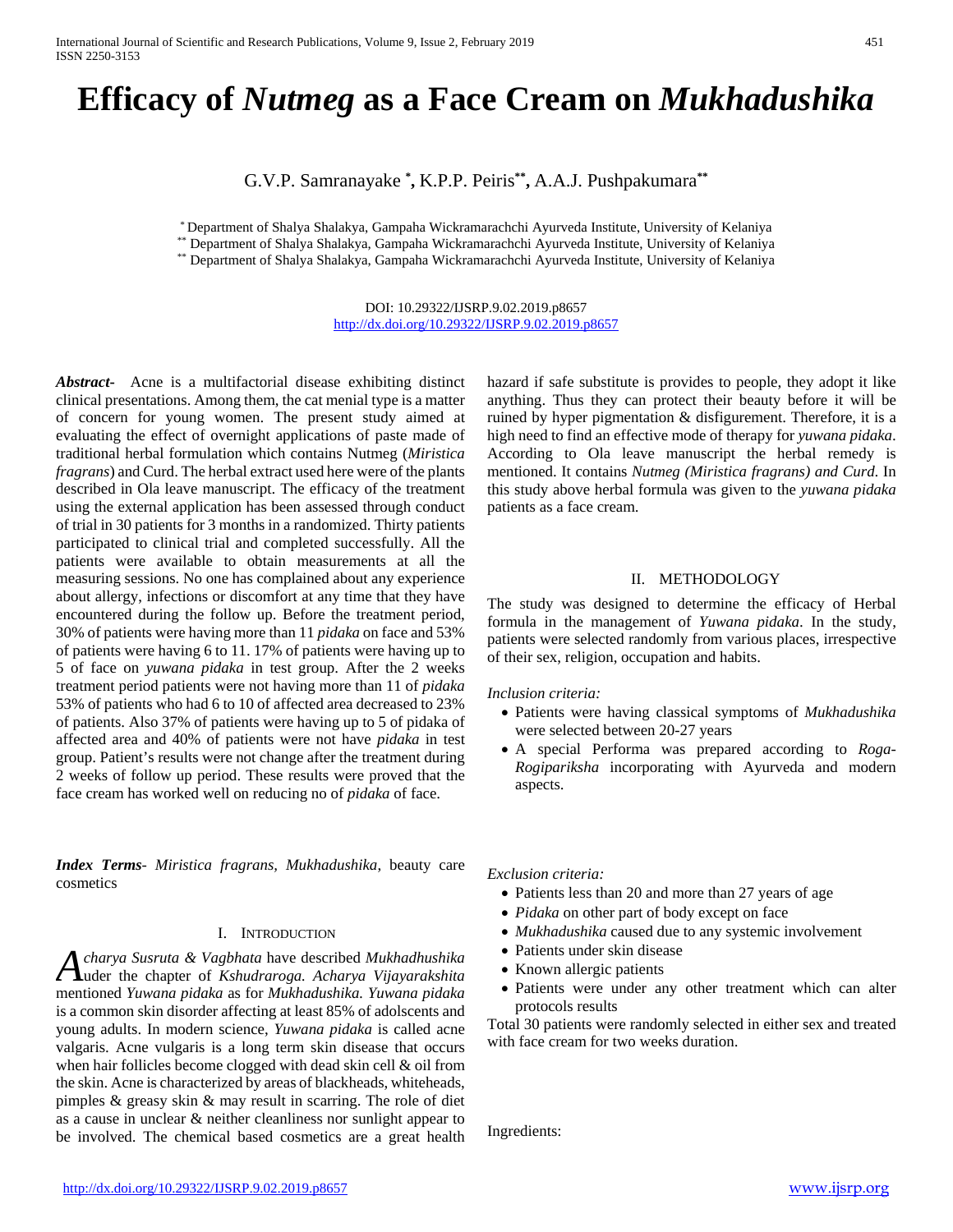*Nutmeg (Jathipala)*-*Miristica fragrans*-seeds powder Curd White soft paraffin, Emulsify wax, Liquid paraffin, Phenoxy ethanol



*Miristica fragrans* powder



## Curd

All raw materials powdered by using motor & pestle. The powder sieved by using 75 microns mesh and mixed with water base within 680 rpm. Checked he pH value of final product and sore in a air tight container.

The improvement in the patients were assessed on the basis of relief in the signs and symptoms of the disease by 1- 3 scoring system. Number of *pidaka*, Pain on lesion, Itching and Burning sensation were considered as parameters.

Total effect of therapy was assess as,

- 1. Complete remission: 100% relief in signs symptoms after two weeks and during follow up period.
- 2. Marked improvement: More than 75% relief in signs and symptoms was considered as marked improvement
- 3. Moderate improvement: 50% -75% relief in signs and symptoms was considered as Moderate improvement
- 4. Mild improvement: 25%-49% relief in signs and symptoms was considered as Mild improvement
- 5. Unchanged: Less than 25% relief in signs and symptoms was noted as unchanged

According o he data observed both female and male were affected of Pityriasis versicolor, but most of the patients were male. There are 70% males and 30% females in group.



Distribution according to the sex

According to SPSS data analyzed P value in the comparison between before and after treatment of group. For no of pidaka, Itching, and burning sensation of P value was less than 0.05 of group. The P value was increased than 0.005 for pain of lesion. But most symptoms are significant for herbal face cream. Therefore herbal face cream is effective for acne vulgaris.







### III. RESULT & DISCUSSION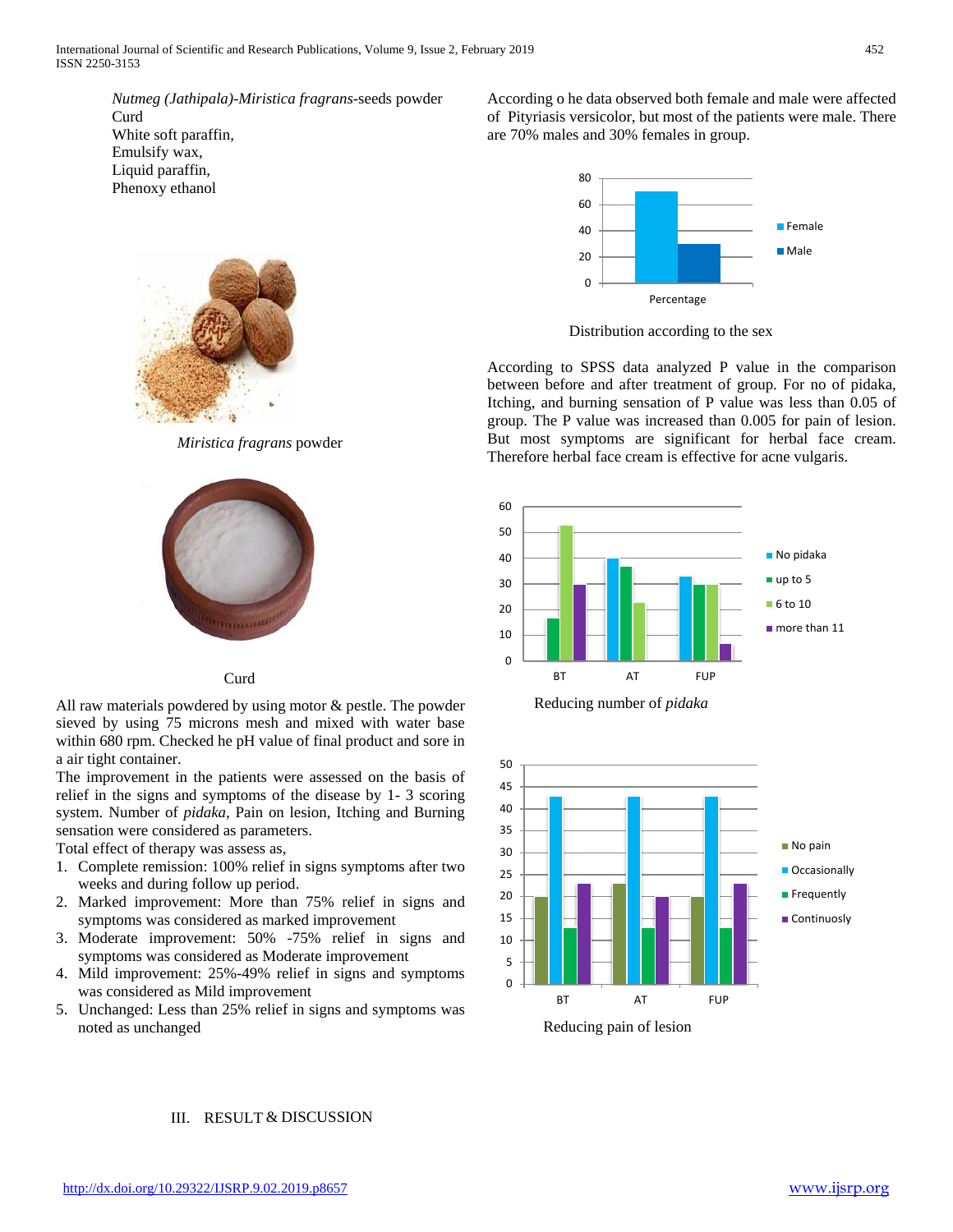According to therapeutic act of these drugs, most of the ingredients had *Tikta rasa* in cream. It was 33.33%. Most of ingredients of herbal formula cream had *Ruksha guna*. It was 28.57%. Most of ingredients had *Sheeta virya* and *Madura vipaka*. It was 66.67%. Finally it is clearly proved he ingredients of this cream is *Tridosha shamaka* in pharmacodynamic action.





Reducing Burning sensation

While considering the results, there is a marked improvement of reducing the symptoms after 2 weeks of treatment period. And also it is reported that there were no any evidence of increasing the disease condition from the test drug.

Total effect of therapy





Before Treatment



After Treatment

### IV. CONCLUSION

After considering the results, this clinical study gives conclusion that herbal formula cream affective for Acne vulgaris.

#### **REFERENCES**

- [1] Kumar P. & Clark M., *Clinical Medicine*, 7<sup>th</sup> Edition, Saunders Elsevier, Edinburgh, London, 2009; 221-223.
- [2] Murthy S. K.R., *SusrutaSamhita*, Vol 4, 1<sup>st</sup> Edition, ChaukhambhaOrientalia, Varanasi, India, 2000; 13-21.
- [3] *The Ayurveda Pharmacopoeia*Vol I, part I, Colombo, Sri Lanka; 1994; 256- 258
- [4] Kumarasinghe A, *Sri SaranghadharaSamhita*, Sinhalatranslation, Department of educational publish, Colombo, Sri Lanka, 2007; 22-24.
- [5] Kumarasinghe A., *MadhavaNidhana*, Colombo Translation, Uttarardha, Department of Educational Publish, Colombo, Sri Lanka, 1987; 11-37.
- [6] Ola leave manuscripts